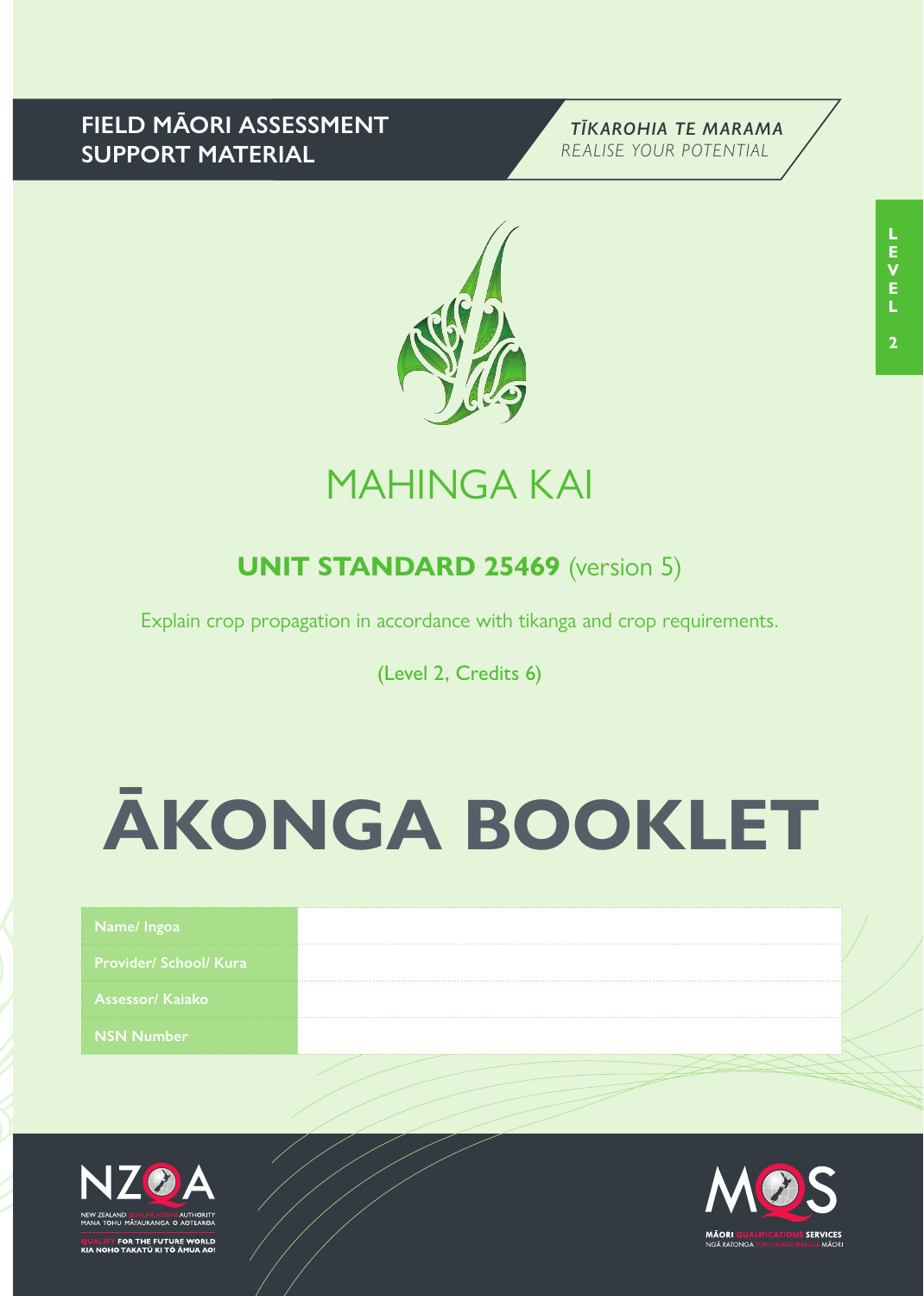

#### Tēnā koe

This is your assessment booklet for Whakamahi Whenua unit standard 25469: Explain crop propagation in accordance with tikanga and crop requirements.

#### **Assessment criteria**

#### **Paetae/Achieved**

You must complete all assessment tasks correctly to gain credits for this standard.

There is **ONE (1) OVERALL** assessment task for this standard and there are **THREE (3**) assessment tasks that you must correctly complete to meet the overall assessment task for this unit standard at Paetae/Achieved or Not Achieved.

### **Instructions**

Observe and listen to your kaiako carefully, take notes, photographs, or do illustrations as you go and keep them in a portfolio.

All the information must meet the requirements of the selected crops and is in accordance with local tikanga.

There are spaces for answers, however, this assessment may be presented orally, visually or in writing. This may include, but is not limited to 3D images/printings, power point presentations, videos, photos, illustrations, performances, etc.

## **Referencing**

Please remember to reference where you get your information from for this task. You may talk to your kaiako/assessor about how to reference and/or use the examples below.

#### **EXAMPLES OF REFERENCING STYLES**

#### 1 **Book**

King, M. (2000). *Wrestling with the angel: A life of Janet Frame*. Auckland, New Zealand: Viking.

#### 2 **Course handout/Lecture notes (electronic version)**

Archard, S., Merry, R., & Nicholson, C. (2011). Karakia and waiata [PowerPoint slides]. Retrieved from TEPS757-11B (NET): Communities of Learners website: http://elearn.waikato.ac.nz/mod/resource/view.php?id=174650.

#### 3 **Film**

Māori Television (Producer). (2016). Iwi Anthems, Series 2 Episode 5 [video file]. Retrieved from: http://www. maoritelevision.com/tv/shows/iwi-anthems/S02E005/iwi-anthems-series-2-episode-5.

#### 4 **Magazine/Newspaper article – popular/trade/general interest**

Fox, D. (2015, 15 September). Viewpoint: Not one more acre. *Mana*. Retrieved from: http://www.mana.co.nz/ heritage/viewpoint.html.

5 **Personal Communication (letters, telephone conversations, emails, personal interviews, private social networking) – no reference list entry required (not recoverable); however, for quoting or citing in text**

J. Jackson, personal communication, March 12, 2011.

#### 6 **Webpage**

New Zealand Trade and Enterprise. (n.d.). Agribusiness. Retrieved from https://www.nzte.govt.nz/en/export/marketresearch/agribusiness/.

**2**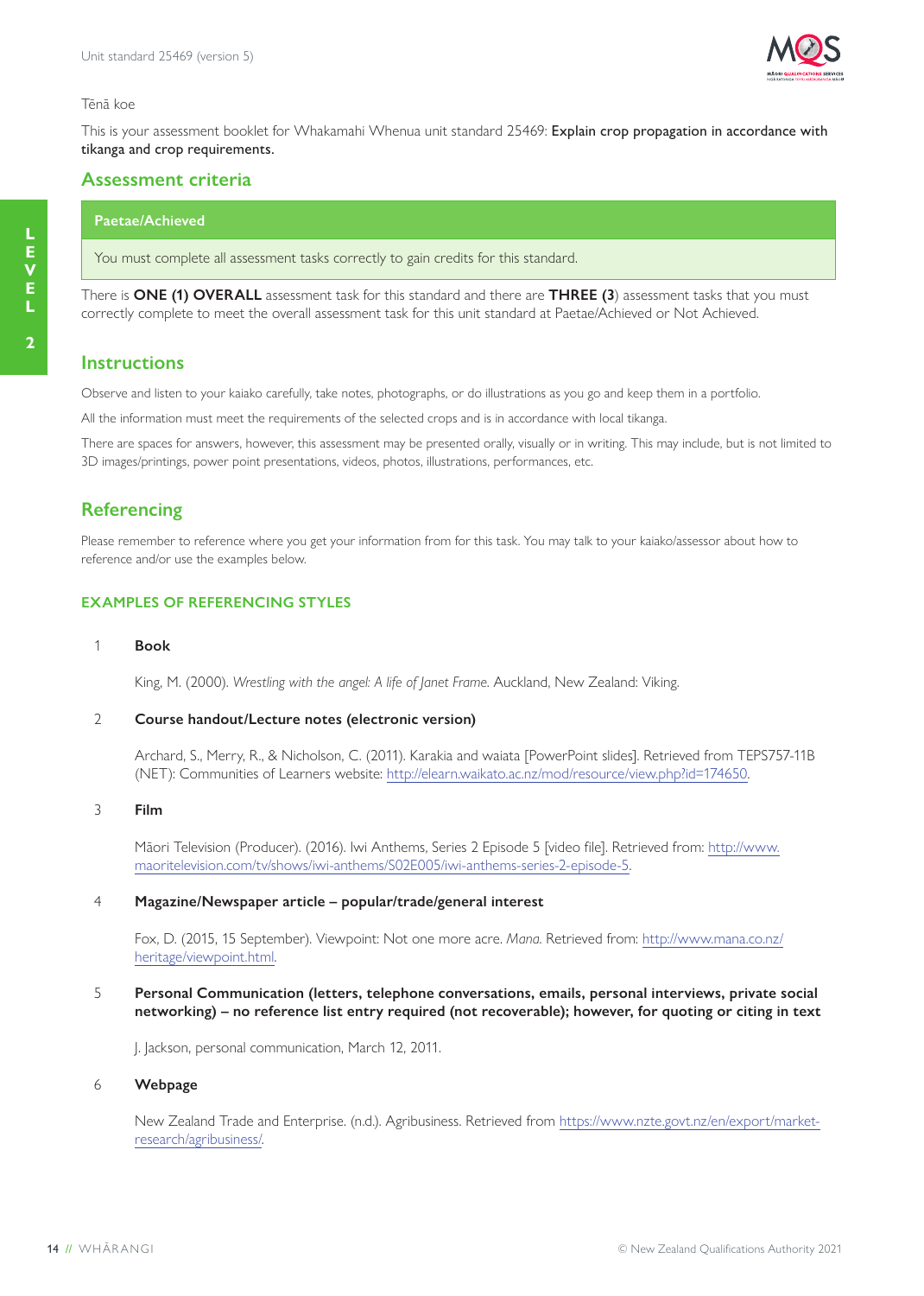

# **Conditions**

- Your kaiako/assessor will discuss with you the requirements of achieving this unit standard (this may include time allowed to complete assessment, pre-assessment preparation, assessment, marking, post-assessment follow-up, and (if needed) reassessment).
- All tasks must be completed correctly to achieve the unit standard.
- You and your kaiako/assessor will discuss your choice of presentation method and any resources you might need (includes, but not limited to, whānau, marae, computer, cameras, internet access, art galleries, museums, archives, handouts).

# **Authenticity**

As per NZQA requirements, all work submitted for assessment must be produced by you.

You may work with and learn from others to gather information from a variety of sources. However, your kaiako/assessor must be clear that the work to be assessed has been processed and produced by you.

To help manage authenticity of your work, you will need to use your own words (and provide references).

If you have any pātai, or are unsure about anything, talk to your kaiako/assessor.

For further information, please refer to the following link:

https://www.nzqa.govt.nz/providers-partners/assessment-and-moderation-of-standards/assessment-of-standards/genericresources/authenticity/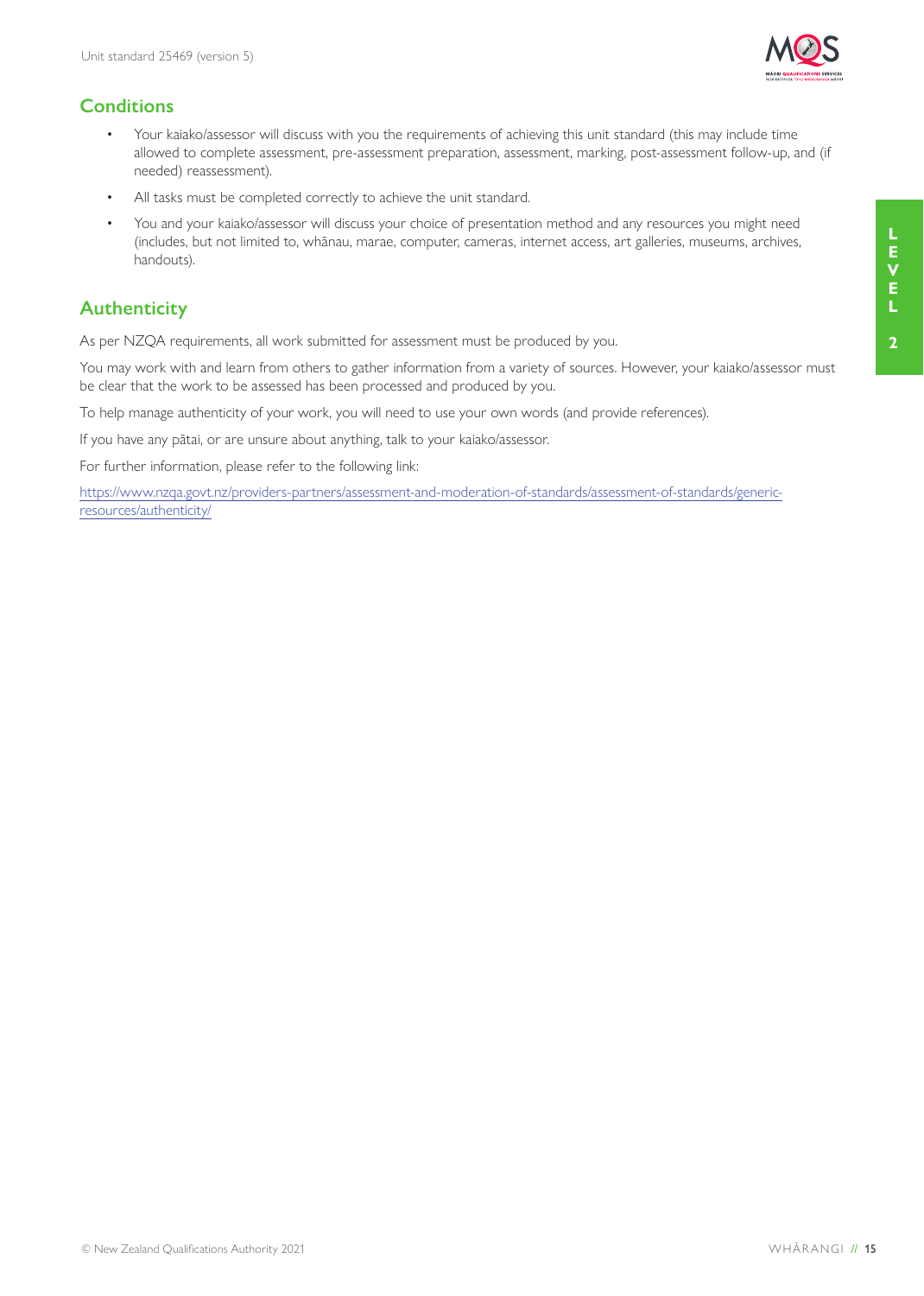

#### **ĀKONGA ASSESSMENT & TASK SHEETS**

**Name NSN #**

SELECT TWO (2) ROOT AND TWO (2) SEED GROWN CROPS" and EXPLAIN the Propagation of crops in accordance with crops requirements and local tikanga.

Root grown crops may include but are not limited to – kūmara, rīwai, taro, beets, turnips and parsnips.

Selection must include kūmara or rīwai and one other root grown crop.

Seed grown crops must include one of – kānga, kamokamo, or paukena.

#### **Remember: Evidence must –**

- include TWO (2) root grown and TWO (2) seed grown crops in all activities
- meet the requirements of crops and local tikanga.

**Outcome 1 Explain the selection and preparation of a crop for propagation in accordance with tikanga and crop requirements.**

## **Assessment Task 1**

**Describe how to select and prepare crops for propagation.**

**Explanation includes** TWO (2) criteria to select crops for propagation. That may include but is not limited to – size, shape, number of eyes, female, male.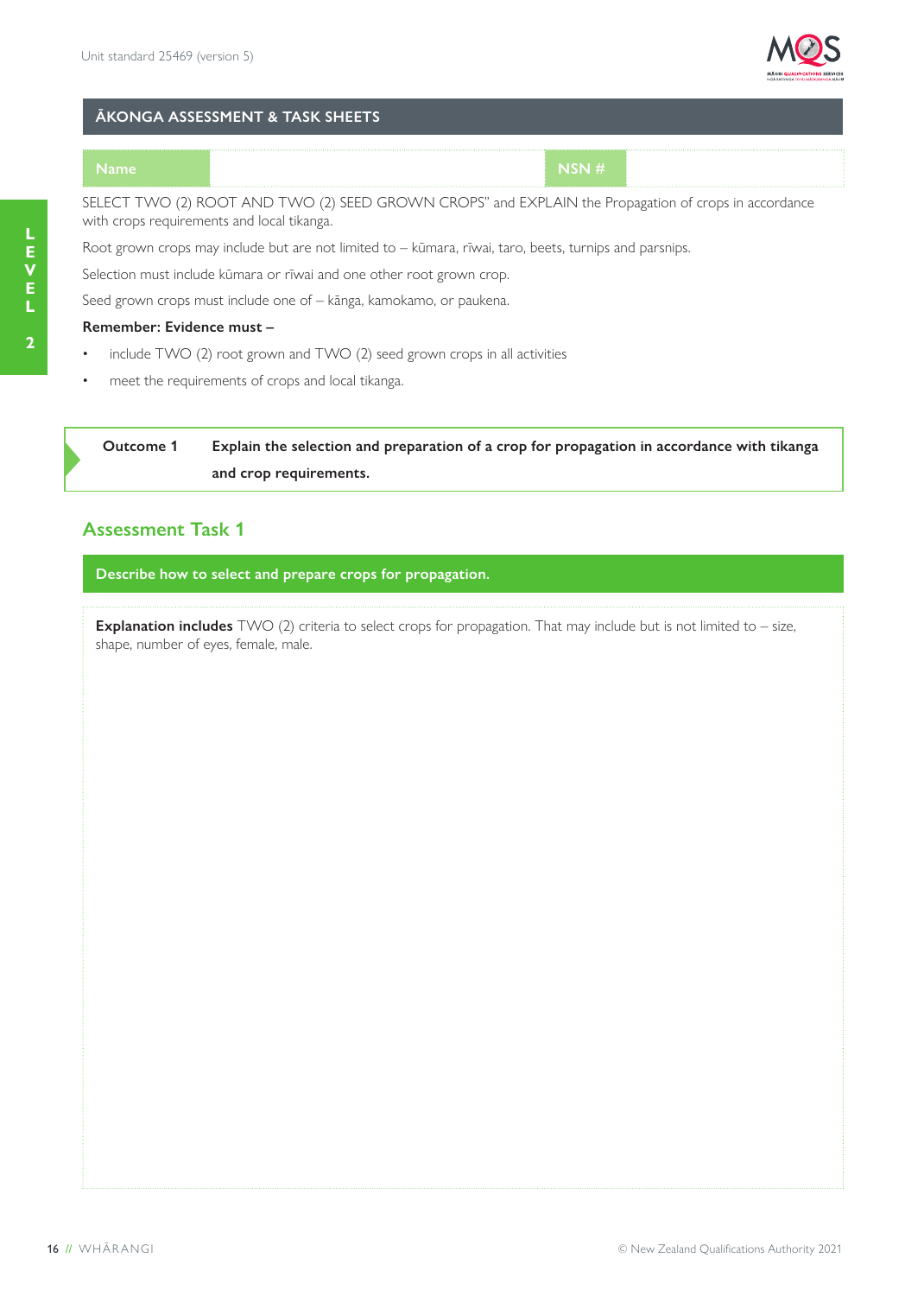

**Explanation includes** TWO (2) processes to prepare crops for propagation. That may include but is not limited to – size, shape, number of eyes, female, male.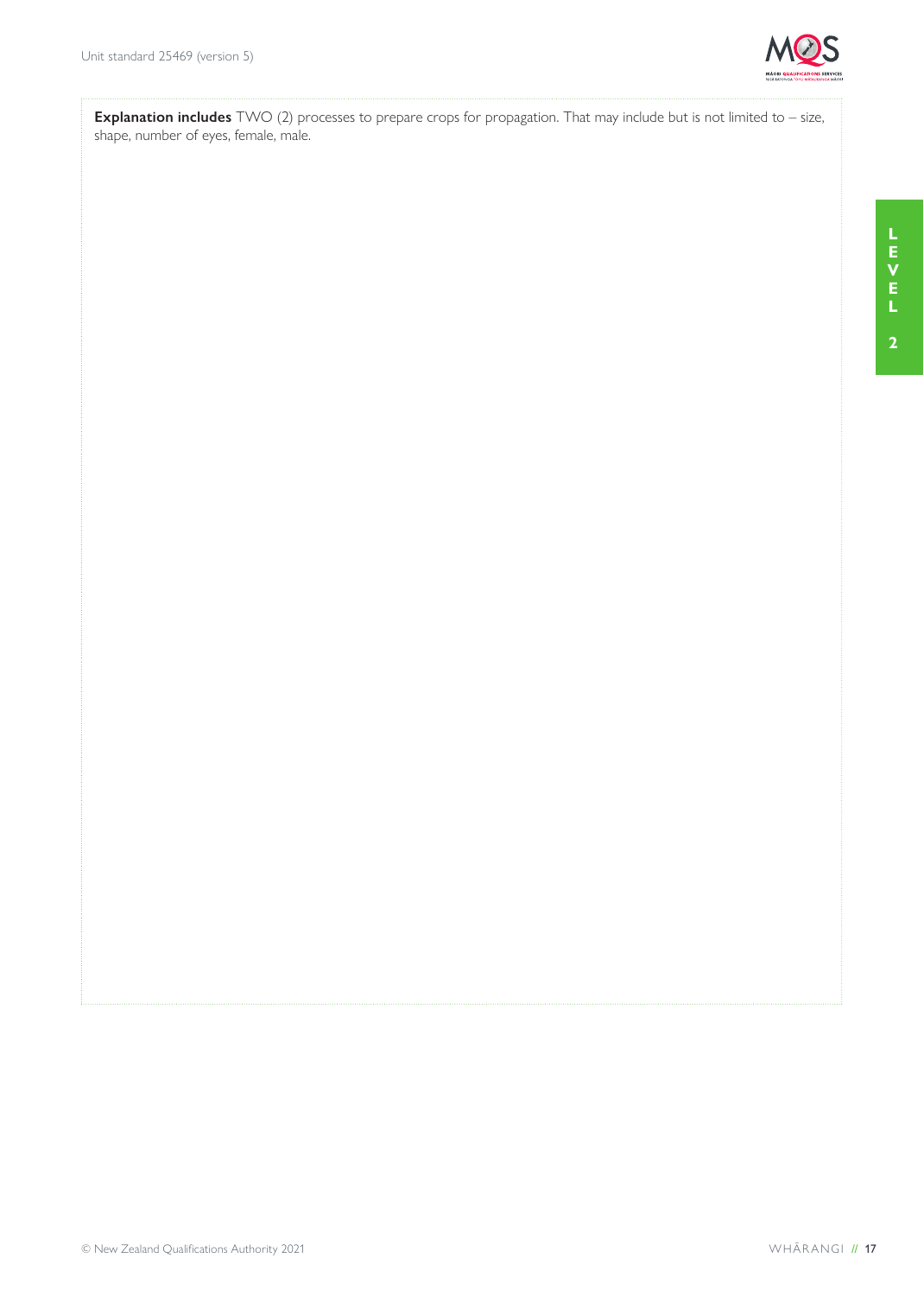

**E V**

# **Outcome 2 Explain the preparation process of the propagation bed in accordance with tikanga and crop requirements.**

# **Assessment Task 2**

**Explain how to prepare the propagation bed for crops.**

**Explanation includes** TWO (2) processes to make up the propagation bed.

That may include but is not limited to – environment, soil variances, adequate light, materials.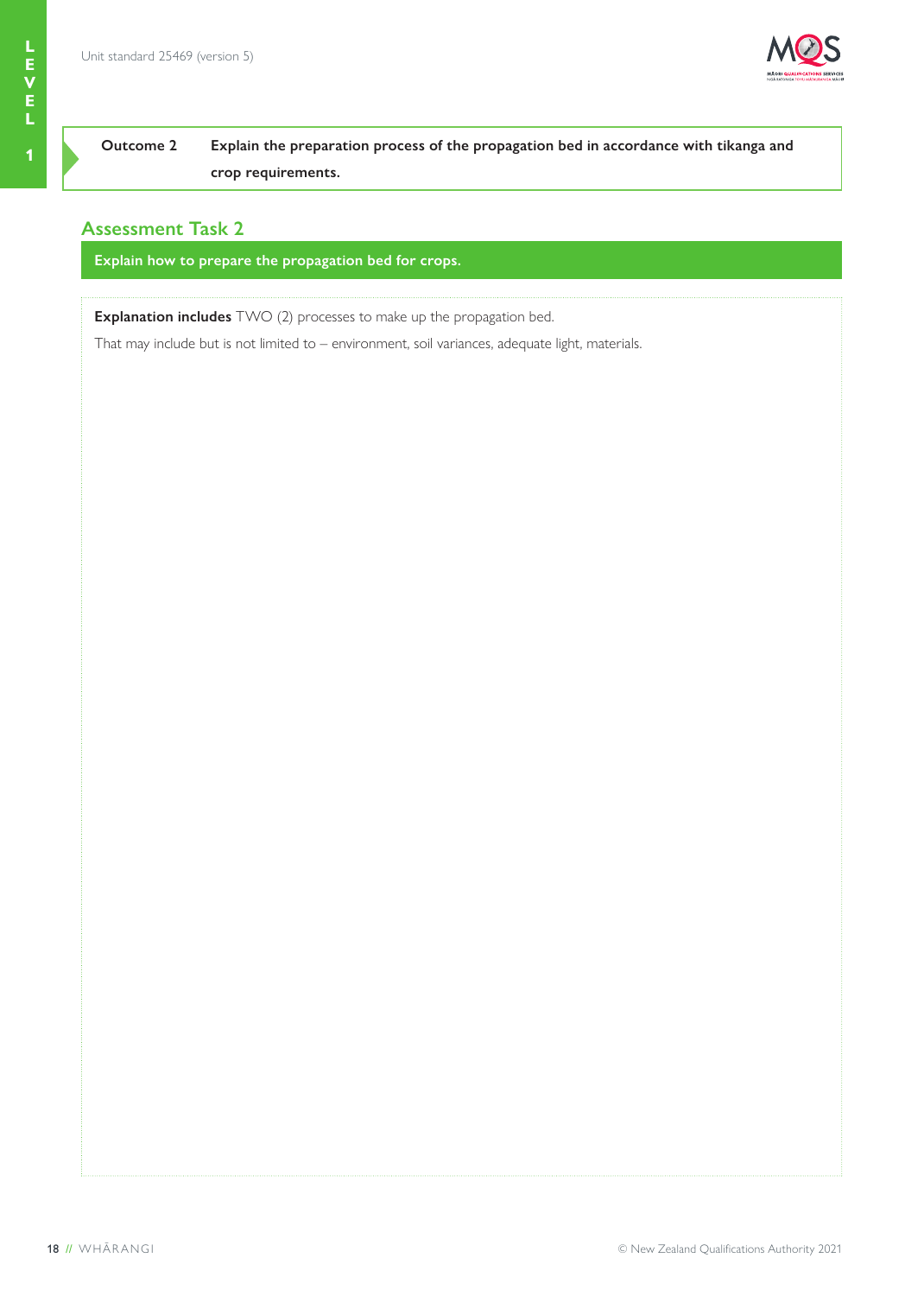

**Explanation includes** TWO (2) processes to modify and develop the soil for the propagation bed.

That may include but is not limited to – aeration, temperature, drainage.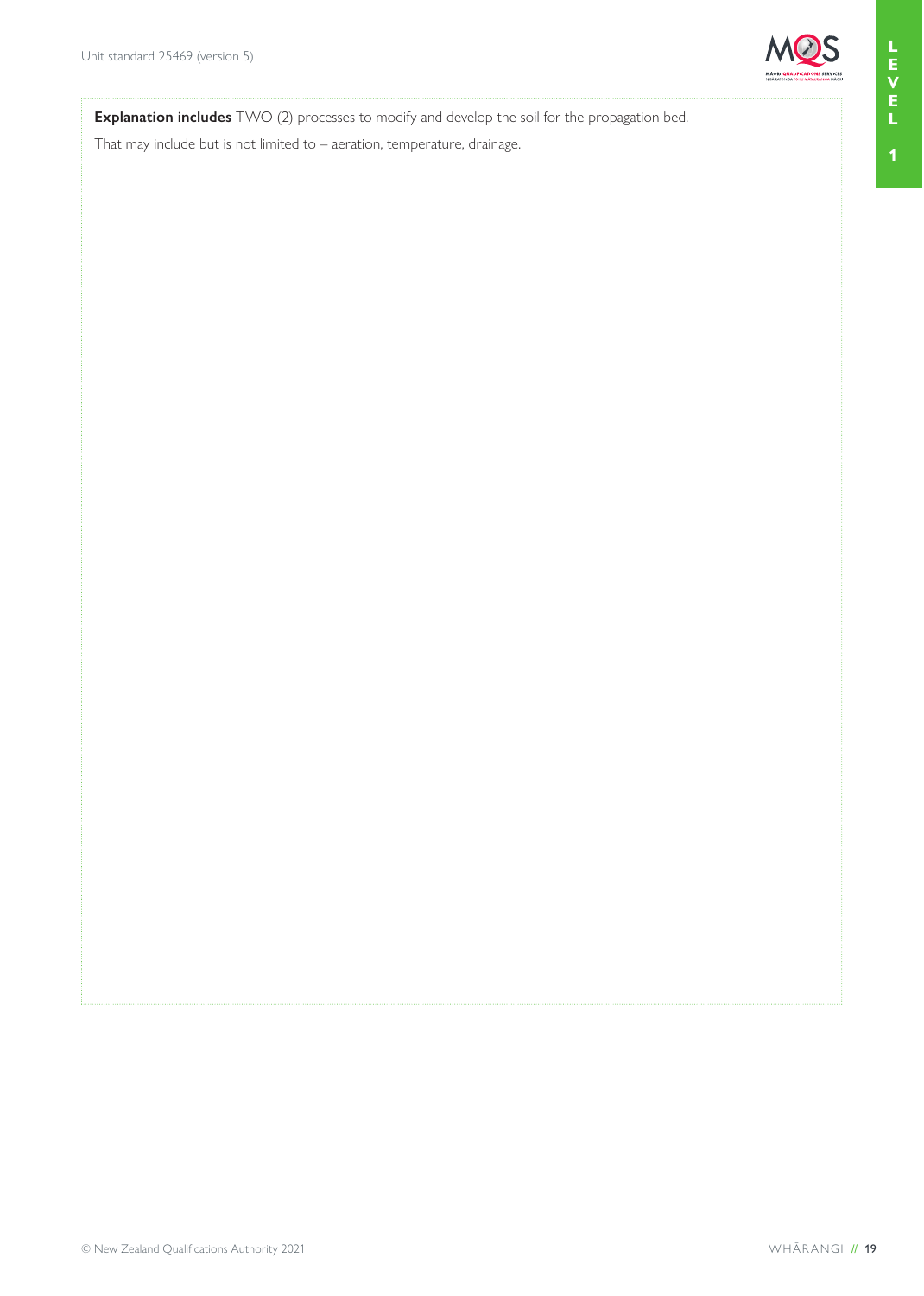

# **Outcome 3 Explain the propagation of crops and maintenance of the propagation bed in accordance with tikanga and crop requirements.**

# **Assessment Task 3**

**Explain when to propagate crops, and how to maintain the propagation bed.**

Explanation includes seasons for propagation of crops. That includes the māramataka and observations of Matariki.

**Explanation includes** TWO (2) propagation methods for crops. That may include but is not limited to – single layer, spacing, straight line.